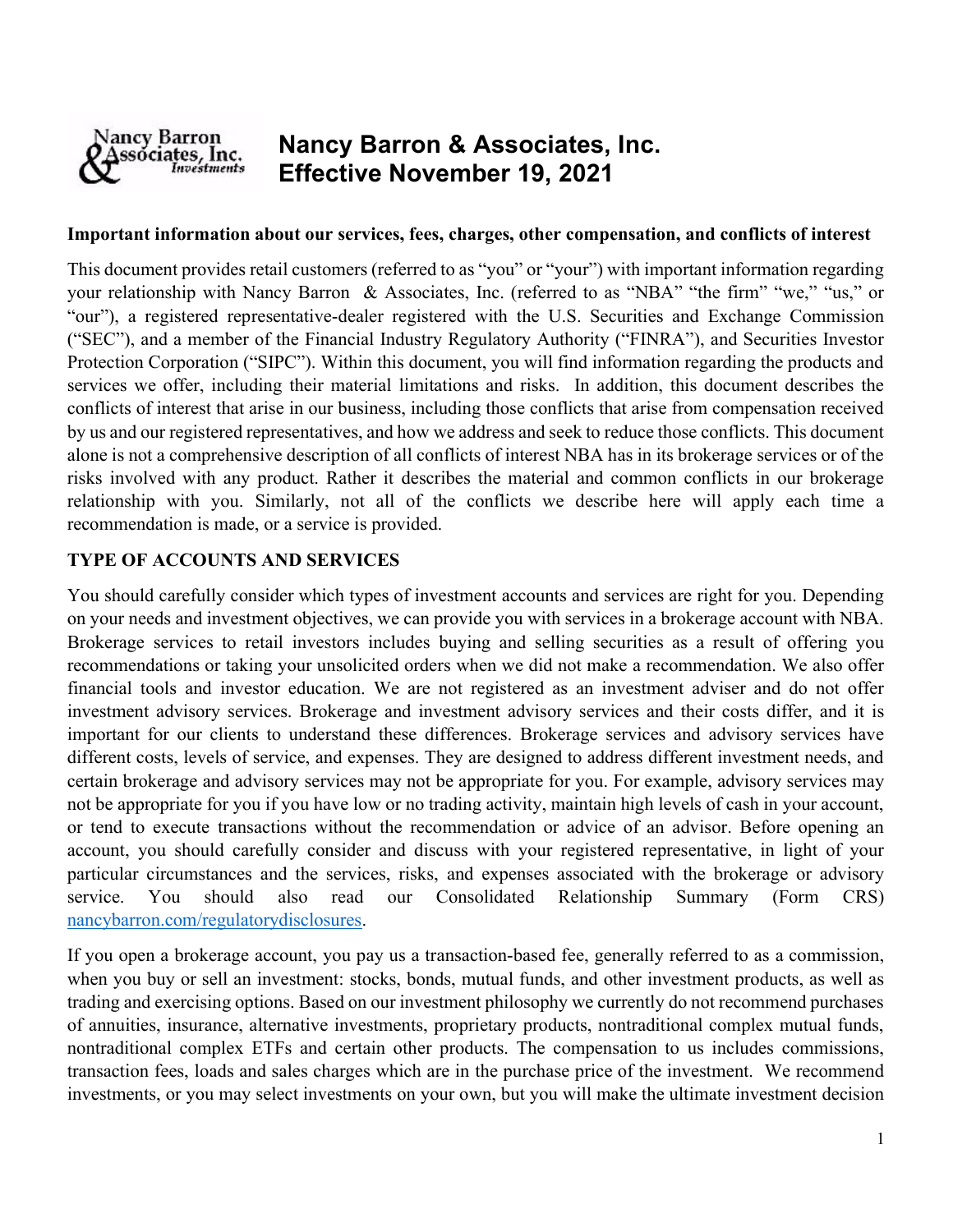regarding the investment strategy and the purchase or sale of investments. We have no discretion or control over your account.

Neither NBA nor your registered representative provide ongoing monitoring services with respect to your account unless we state otherwise in writing. However, we generally review the holdings in your account when providing a recommendation to you. We do not impose account minimums to open a registered account, but certain investments are subject to minimums or your meeting income or net worth requirements.

Retirement and Other Tax-Advantaged Accounts: We offer retirement and other tax-advantaged accounts (including various types of IRAs, 401(k) plan accounts, and other similar accounts, collectively "Retirement Accounts").

You pay commissions and costs, as discussed in this document, whether you make or lose money on your investments. Fees and costs will reduce any amount of money you make on your investments over time.

When providing our brokerage services to you, we and our registered representatives are required to:

- Have reasonable grounds to believe that any security, investment strategy, or account type that we specifically recommend to you is in your best interest after taking into account factors relevant to your personal circumstances, such as your age, other investments, financial situation and needs, tax status, investment objectives, investment experience, investment time horizon, liquidity needs, risk tolerance, and other financial information you have disclosed to us (your "Investment Profile") and the cost associated with our recommendation and whether there are any reasonably available alternatives;
- Ensure that your trades are executed with diligence and competence and seek to provide best execution in light of prevailing market conditions;
- Treat you in a manner consistent with principles of fair dealing and high standards of honesty and integrity; and
- Disclose to you material information regarding our recommendations and your transactions.

When developing a recommendation that is in your best interest, we consider your Investment Profile as well as the potential risks, rewards, and costs associated with the investment, strategy or account recommendation. Please note that when making recommendations to you we only recommend from among certain products and services that we offer. Cost and reasonably available alternatives are factors we consider in making recommendations to you, however, we do not necessarily always believe the lowest-cost investment option is in your best interest and lower-cost alternatives might be available with similar or different risk and return characteristics. We are not obligated to provide recommendations to you, or to update recommendations previously made, and not doing so should not be viewed as a recommendation to hold any investment.

#### Commissions and Fees earned by Nancy Barron & Associates.

Please consider the costs and services associated with each recommended investment carefully; speak with your registered representative about which approach is most appropriate for you.

In general, our firm receives revenue from customers in the following ways:

1. Commissions and sales charges in connection with the purchase or sale of investment products (see description below in section titled Commissions and Fees by Product),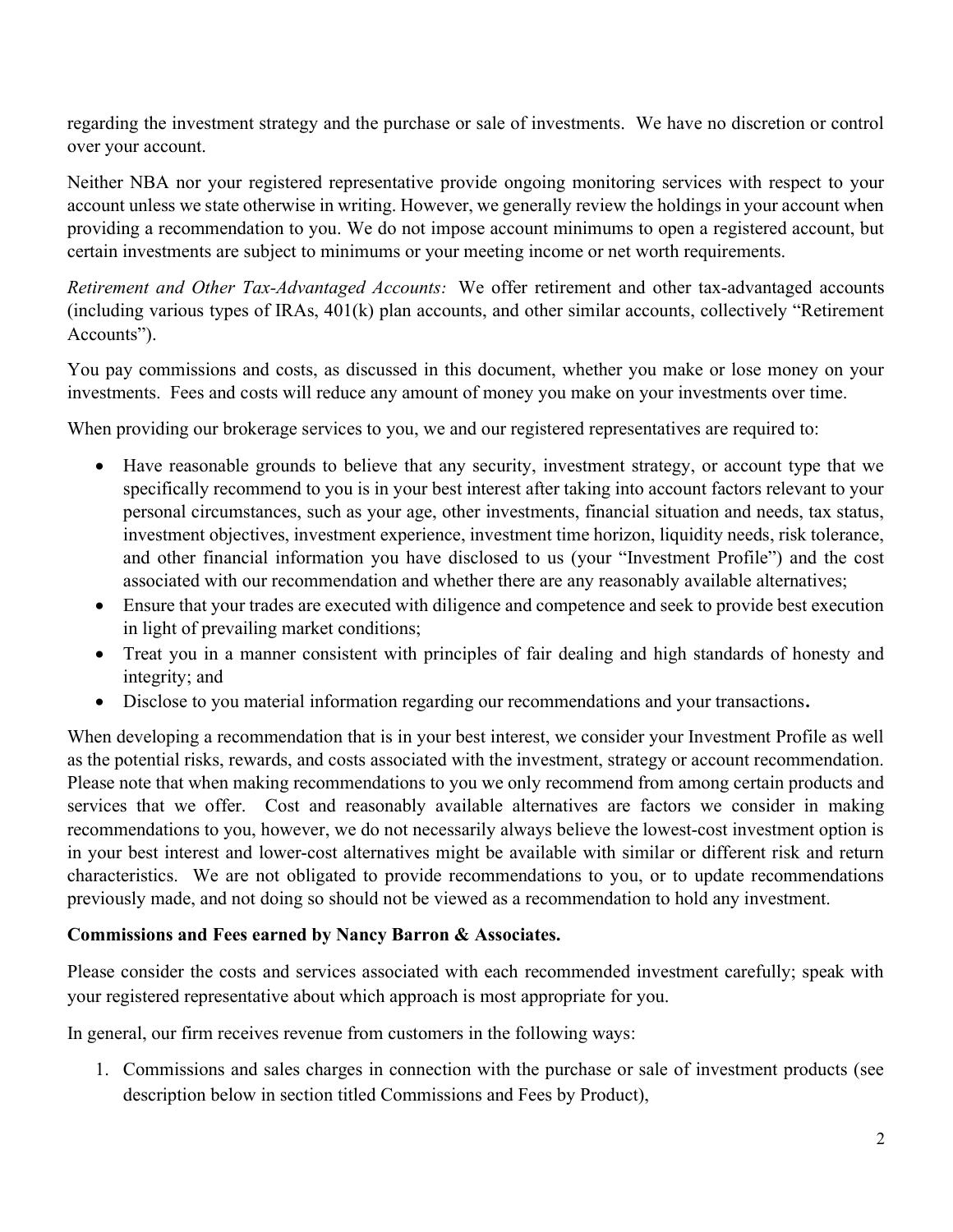- 2. Interest on margin balances as discussed in the section titled Interest on Margin Loans,
- 3. Administrative fees such as account maintenance fees service fees, custodial and inactive fees. A current schedule of such fees can be found at nancybarron.com/regulatorydisclosures,

Revenues received are reflected as commissions or sales charges increasing the price of your purchases or reducing your proceeds on sales or are otherwise shown as debits from your accounts on your monthly statements

## Revenue from NBA's "Clearing" Broker-Dealer Firm

NBA has a "clearing" agreement with National Financial Services, LLC (NFS), in which NFS provides us execution, custodian and other administrative services for the securities transactions in your account. NFS also provides you, on our behalf, with confirmations, statements of accounts, year-end tax summaries and many other important disclosure documents

In connection with our clearing agreement, we receive payment on certain NFS affiliated money market balances values typically paying us 25 basis points (equivalent to .0025). NFS has the right to discontinue such payment based on interest rates and economic conditions.

Pursuant to our agreement, we share any applicable margin interest revenue with NFS. Margin interest rates vary with clients' borrowed amounts and are described in the next section.

Finally, in connection with mutual fund transactions effected through NFS, we receive marketing fees called "12b-1" fees.

This structure creates a conflict for us when we recommend mutual and money market funds instead of other investments as discussed in the Conflicts of Interest Section below.

# Interest on Margin Loans

The use of margin involves borrowing money to buy securities. If you use margin to buy eligible securities in your accounts, you will pay interest on the amount you borrow. This presents a conflict when we recommend margin, and it also allows us to enter into more transaction based transactions by using the margin balance leverage. To address this, your registered representative generally does not receive any of the direct compensation from margin interest charged. Retirement accounts are not typically eligible for margin. Margin trading entails greater risk, including, but not limited to, risk of loss and of margin interest debt, and is not in the best interest for all investors or all securities. Please assess your financial circumstances and risk tolerance before trading on margin. If the market value of the securities in your margin account declines, you may be required to deposit more money or securities in order to maintain your line of credit. If you are unable to do so, we may be required to sell all or a portion of your pledged assets. Your registered representative can provide you detailed information on the risks and benefits of using margin.

# CONFLICTS OF INTEREST

Conflicts of interest arise because we offer a variety of products and services. The products and services we offer have different costs to you and different levels of compensation earned by us and our registered representatives. Conflict of interest is defined as an interest that might incline us or your registered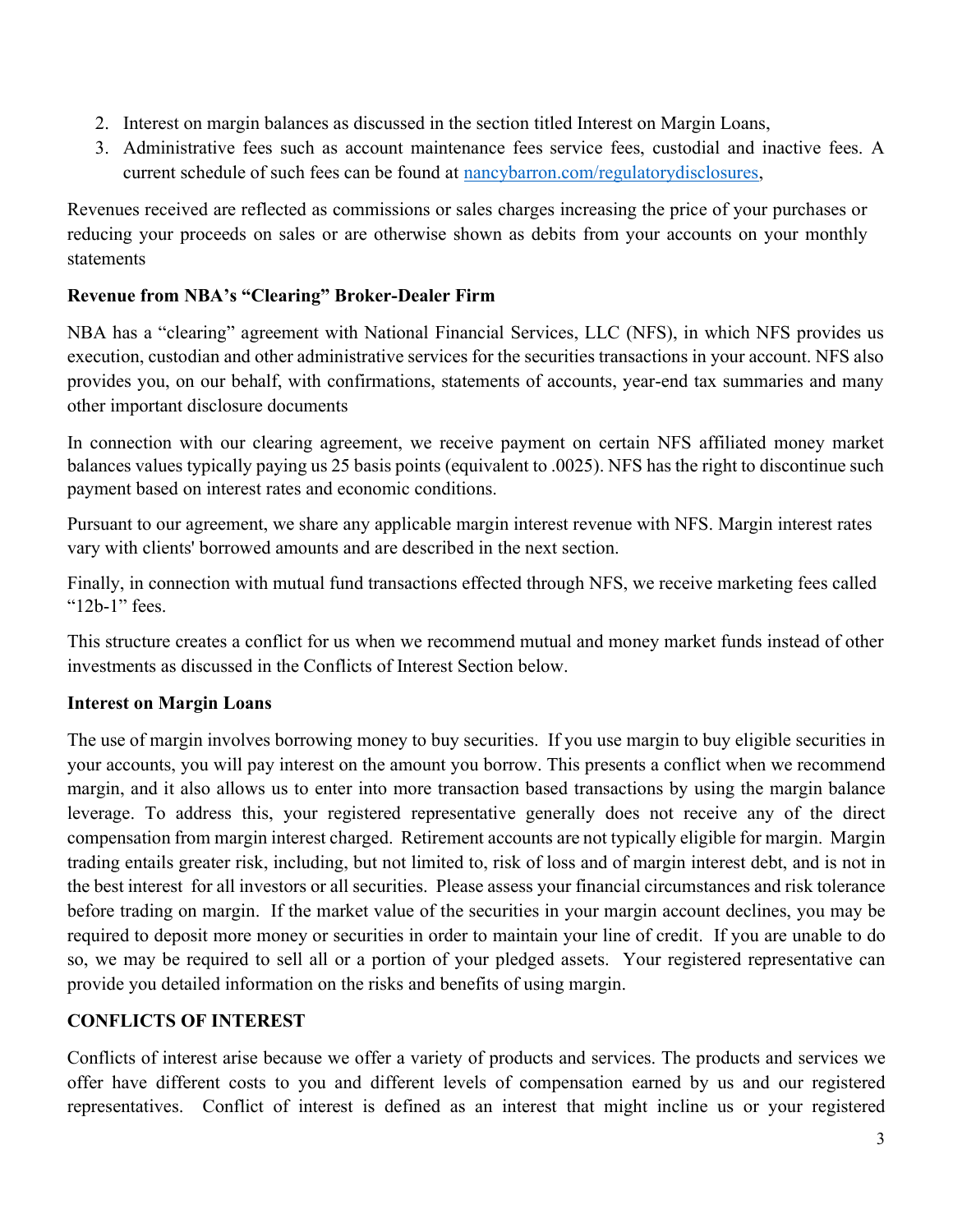representative to make a recommendation, consciously or unconsciously, that is not disinterested. You should understand and ask us about these conflicts because they can affect the recommendations we provide you. Here are examples to help you understand what this means.

1) We will receive compensation only when you purchase or sell investments in your NBA account.

2) We receive *additional* compensation for certain Fidelity Advisor Fund transactions.

3) We may recommend mutual funds that offer "classes of shares" that carry different fees and your registered representative recommends one class of shares instead of a different one in the same product. (see Product description below).

4) Gifts and Entertainment - NBA has established policies and procedures designed to reduce the conflicts of interest regarding the giving or receiving of gifts and business entertainment between NBA, our registered representatives and third parties (e.g., vendors, broker/dealers, consultants, clients, etc.).

Gifts - We limit the amount (e.g., value and frequency) of gifts received by registered individuals from any vendor, issuer or fund company, to \$100 per year. Gifts from NBA to any vendor or business partner are also limited to \$100 per year.

Entertainment - NBA, its employees, registered representatives and registered principals may participate, give or receive nominal gifts to the extent permitted and in accordance with regulatory, rules and guidelines. In addition, no gift may be so frequent or excessive as to rise to a suggestion of conduct inconsistent with high standards of professional ethics.

5) Rollovers and Transfer of Accounts to NBA: NBA and your registered representative will offer education to you regarding the advantages and disadvantages of rolling over your retirement plan to NBA prior to making a recommendation to you, including fees charge by your old 401k. If you accept your NBA registered representative's recommendation to roll over your retirement plan, NBA and your registered representative will have an opportunity to increase their compensation through commissions. Leaving assets in your retirement plan or rolling the assets to a plan sponsored by your new employer likely is less expensive for you and results in little or no compensation to NBA and your registered representative. NBA and our registered representatives have a financial incentive to encourage investors to roll over retirement plan assets into an IRA maintained at NBA. You are under no obligation to roll over retirement plan assets to an IRA maintained by NBA.

6) Transfer of other accounts or balances to NBA: When we recommend that you transfer any of your investment accounts with another financial services firm to NBA or to add assets to your existing NBA accounts, we have a conflict because we and your registered representative will earn the commissions and revenue for recommendations provided to you following the transfer.

We seek to identify and address such conflicts. We primarily use standardized methodologies and tools to provide advice so that recommendations made for your accounts are in your best interest, based on your needs and financial circumstances. We limit certain products and share classes from our recommendations in part because of the compensation structure. We train, compensate, and supervise our registered representatives to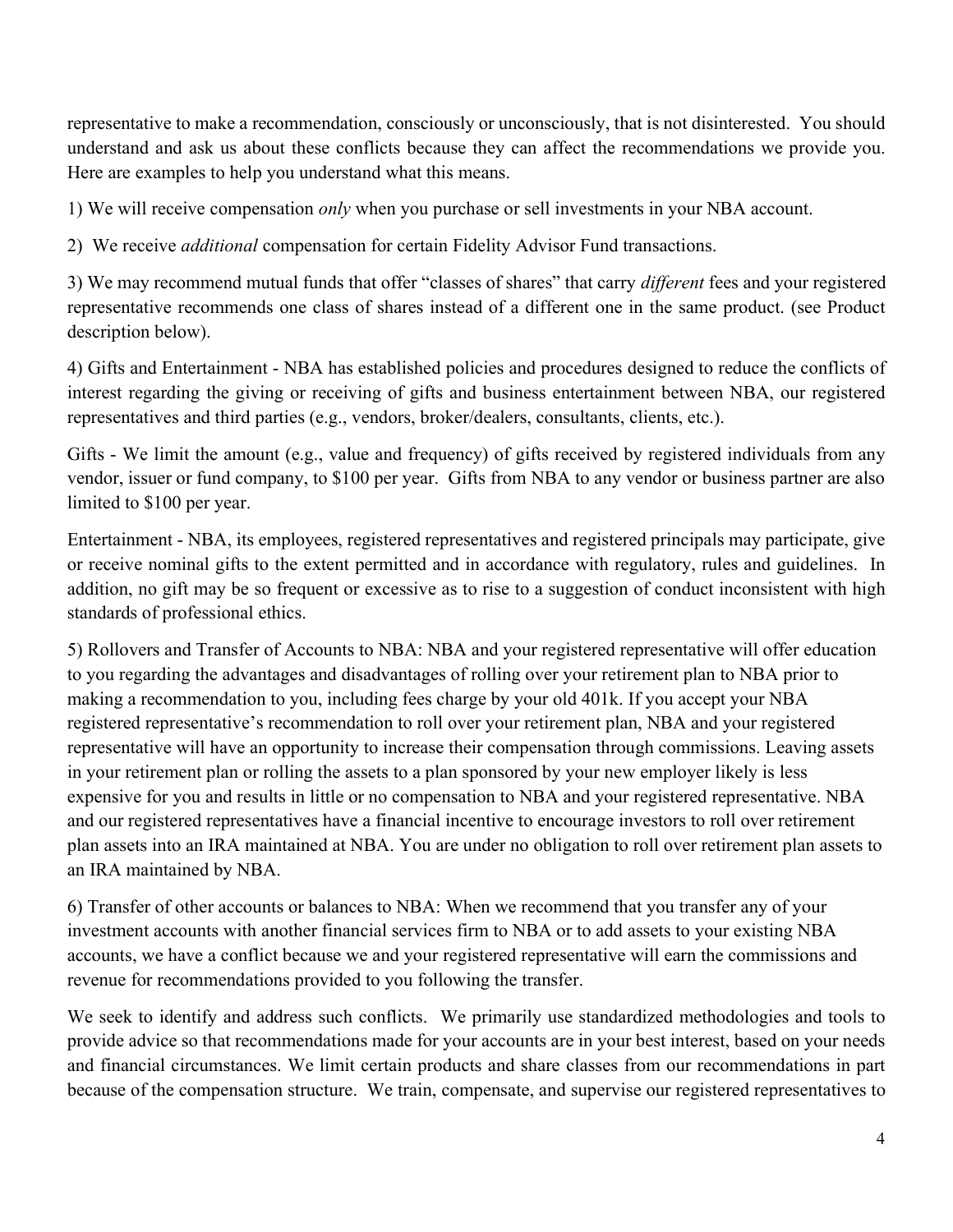appropriately recommend products and services that are in your best interest based on your financial situation and needs. With this document, the Form CRS, prospectuses, and in our conversations, we tell you about conflicts of interest that are associated with a recommendation in advance of providing you with a recommendation so that you can make an informed decision. You are under no obligation to purchase securities through us.

#### Registered Representatives' Compensation

We pay our registered representatives a salary and then a quarterly bonus at the discretion of the president of the Firm, depending on the overall financial conditions of the Firm. Therefore, our registered representatives do have the incentive to sell products with higher commissions as it may increase the overall revenue from which the quarterly bonus is derived However at NBA the Firm bonus is paid to all staff, including support and registered representatives, in equal amounts regardless of the amount of transaction revenue generated by any particular registered representative. This is consistent with our business model "We Take A Teamwork Approach To Individual Investing"®. While we believe our bonus structure acts to mitigate any registered representative's conflict of interest, we also maintain policies and procedures addressing these conflicts with disclosure to customers and supervision that the services and products recommended are made with our best interest obligations to you.

#### Products Recommended and Limitations

Please note that your registered representative may only recommend or refer you to investments and products that are available for sale through the NFS platform and are further subject to limitations based on our investment philosophy discussed above. For most products that are offered by NBA, you will receive a trade confirmation and these investments will be reflected on your statement of account. Confirmations that indicate "Solicited" represent transactions that were recommended by your registered representative. For some securities, we will not offer recommendations but only accept your orders. If you decide to liquidate or sell any securities we do not offer at another firm, you may incur commissions or deferred charges.

Please review your trade confirmations and account statements promptly to ensure they are accurate and consistent with your instructions and investment objectives. If you do not receive a trade confirmation or have any questions or concerns about a product or service offered by us, please contact our President, Nancy Barron at 859-254-4010.

#### COMMISSIONS AND FEES BY PRODUCT

The following descriptions of risks, features and our commission ranges are for the most common securities recommended by NBA.

#### Equity securities and Exchange Traded Funds (ETF)

Equity securities include common stock, preferred stocks, and American Depositary Receipts (ADRs).

Exchange Traded Funds combine aspects of mutual funds and conventional stocks. Like a mutual fund, an ETF is a pooled investment fund that offers an investor interest in a professionally managed, portfolio of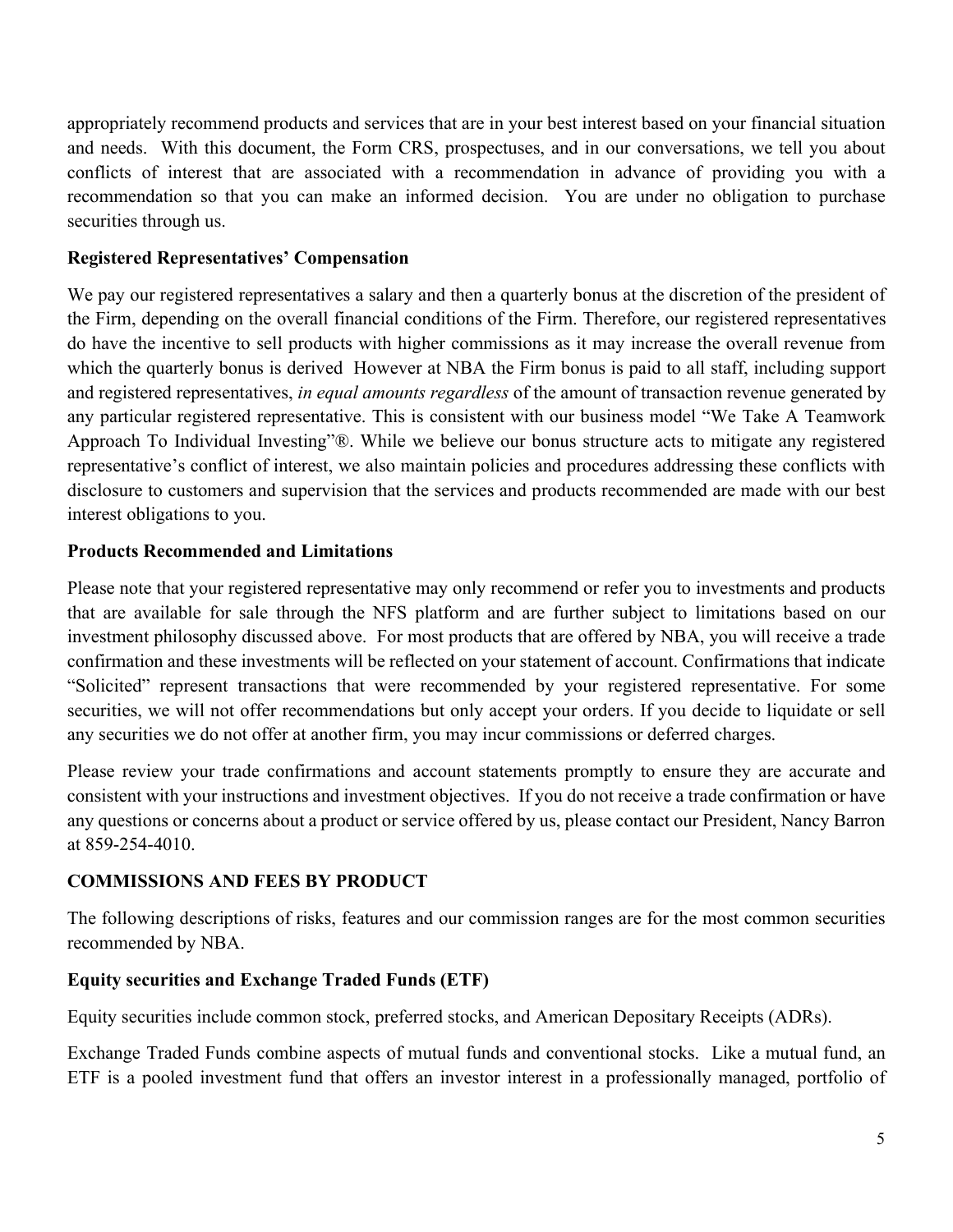investments that may be targeted or diversified. But unlike mutual funds, ETF shares trade like stocks on stock exchanges and can be bought or sold throughout the trading day at fluctuating prices.

Customers pay a commission based on the quantity of shares purchased or sold and their stock prices and it may fluctuate to a maximum charge of 1% to 2% of the total principal amount. There is also minimum charge of \$40. Ask your registered representative to estimate the charge for your purchase or sale prior to its execution.

General Investment Risks All investments involve risk of financial loss, and there is no guarantee that you will reach your investment goals. Historically, investments with a higher return potential also have a greater risk potential. Events that disrupt global economies and financial markets, such as war, acts of terrorism, the spread of infectious illness or other public health issues, and recessions, can magnify an investment's inherent risks. Discuss with your registered representative the specific risks of any investment recommended to you. Detailed information regarding a specific investment's risks is also provided in other disclosure and legal documents we make available to you, including prospectuses, term sheets, offering circulars, and offering and distribution memoranda, quarterly reports, and fact sheets. As stated previously, you are responsible for deciding whether and how to invest in the securities, strategies, products, and services offered by us. You should carefully consider your investment objectives and the risks, fees, expenses, and other charges associated with an investment product or service before making an investment decision.

#### Bonds

A bond is a loan an investor makes a corporation, government, federal agency, or other organization in exchange for interest payments over a specified term plus repayment of principal at the bond's maturity date. There are a wide variety of bonds including Treasuries, agency bonds, corporate bonds, and municipal bonds.

The bond market is volatile and fixed income securities carry interest rate risk (as interest rates rise, bond prices usually fall, and vice versa). Interest rate risk is generally more pronounced for longer-term fixed income securities. Very low or negative interest rates can magnify interest rate risks. Changing interest rates, including rates that fall below zero, can also have unpredictable effects on markets and can result in heightened market volatility. Fixed income securities also carry inflation risk, liquidity risk, call risk, and credit and default risks for both issuers and counterparties. Tax code changes can impact the municipal bond market. Lower-quality fixed income securities involve greater risk of default or price changes due to potential changes in the credit quality of the issuer. Foreign fixed income investments involve greater risks than U.S. investments, and can decline significantly in response to adverse issuer, political, regulatory, market, and economic risks. Fixed income securities sold or redeemed prior to maturity are subject to loss.

US Treasuries bills, notes, and bonds, and government agency bonds

US Treasuries are issued by the federal government. Agency bonds are issued by federal agencies.

Municipal securities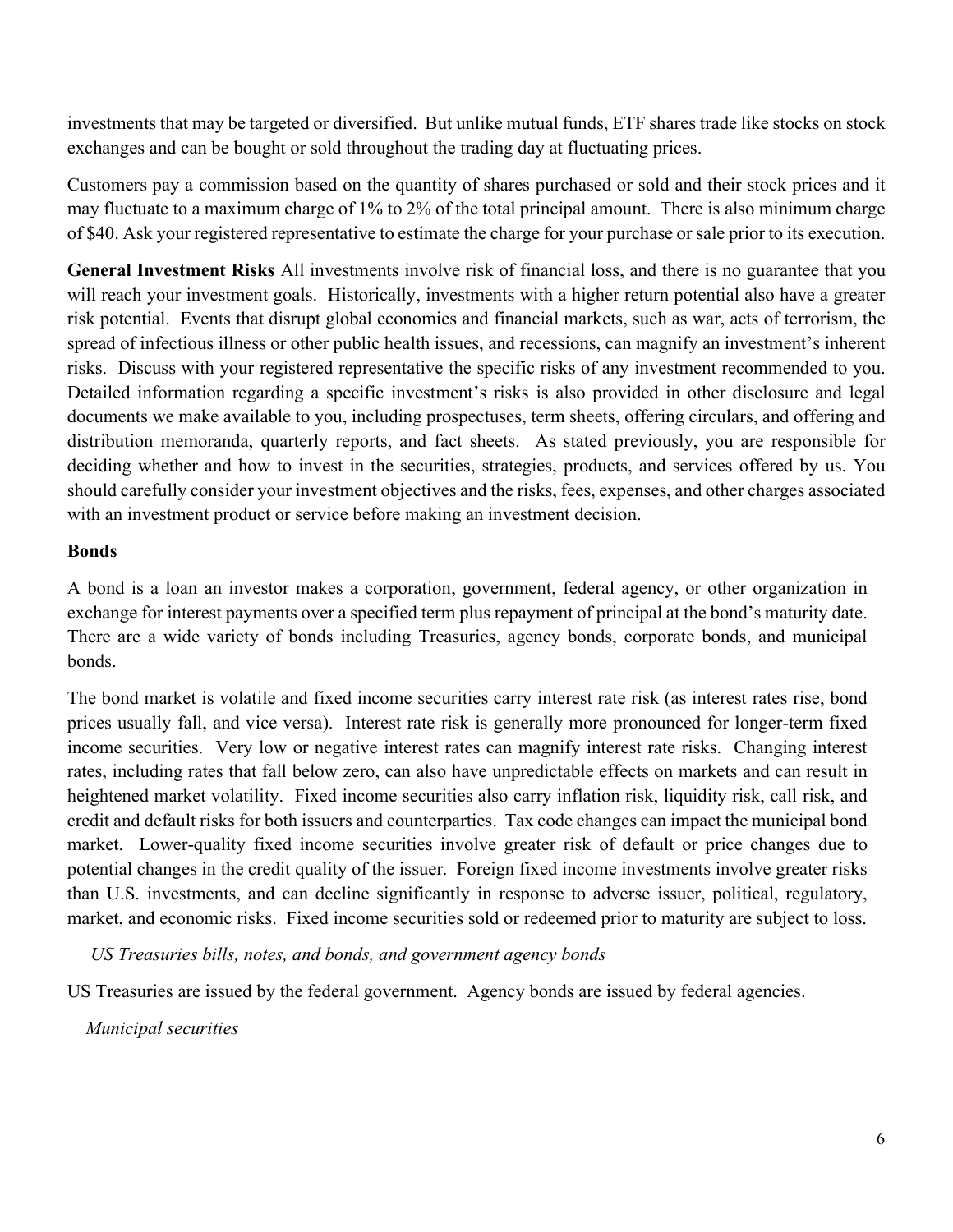Municipal securities are bonds issued by states, cities, counties, and other governmental entities to raise money, typically for general governmental needs or special projects, such as building roads, schools, and a host of other projects for the public good.

For fixed income securities purchased or sold in the secondary market, customers pay a markup (in the case of a purchase) or a markdown (in the case of a sale), which generally consists of (1) the registered representative sales credit that varies depending on the bond type and duration and/or (2) the markup or markdown (if any) that NFS has included as part of the transaction. The markup and markdown ranges from 0.18% to 3.50%. Trade confirmations are sent to you with the markup and markdowns charged. Ask your registered representative to estimate your charges and fees prior to execution.

# Mutual Funds

A mutual fund is an investment company that pools money from many investors and invests it based on specific investment goals. The mutual fund raises money by selling its own shares to investors. The money is used to purchase a portfolio of stocks, bonds, short-term money market instruments, other securities or assets, or some combination of these investments. Each share represents an ownership slice of the fund and gives the investor a proportional right based on the number of shares he or she owns, to income and capital gains that the fund generates from its investments. While mutual funds attempt to address certain stock and bond risks discussed above by establishing and managing a diversified portfolio of such securities, the fund price itself is still subject to such risks.

Before investing in a mutual fund, you should read the prospectus for mutual fund information details, including investment strategy, risk profile, performance history, management, and fees. NBA and your registered representative will provide you the prospectus.

# Open End Funds

Open End Funds are the most common type of mutual funds. Some funds are actively managed, but open-end funds also include passive index funds. Open-end mutual funds typically do not limit the number of shares they can offer and are bought and sold on demand. When an investor purchases shares in an open-end fund, the fund issues those shares and when someone sells shares, they are bought back by the fund itself. When shares are sold (known as a redemption), the fund pays the investor using cash on hand or it may have to sell some of its investments in order to pay the investor.

Open-end mutual funds are also priced differently from closed-end mutual funds, which often trade on a market similar to a stock. Shares of open-end funds are bought and sold directly from the fund at a price per share that is based on the value of the fund's underlying securities. On each trading day, typically at the end of the day, the net asset value (NAV) is calculated by dividing the market value of the fund's assets (less expenses) by the number of shares held by investors.

Customers will pay sales charges called loads, which is the commission paid for buying the shares. Depending on the "class" of shares, the customer may pay front end load, back end load, or level loads. Sales charges may range from 0% to 5.75%. These charges may be reduced or waived according to the prospectus. Sometimes funds offer volume discounts for higher investments amounts, including other investments within the same fund family.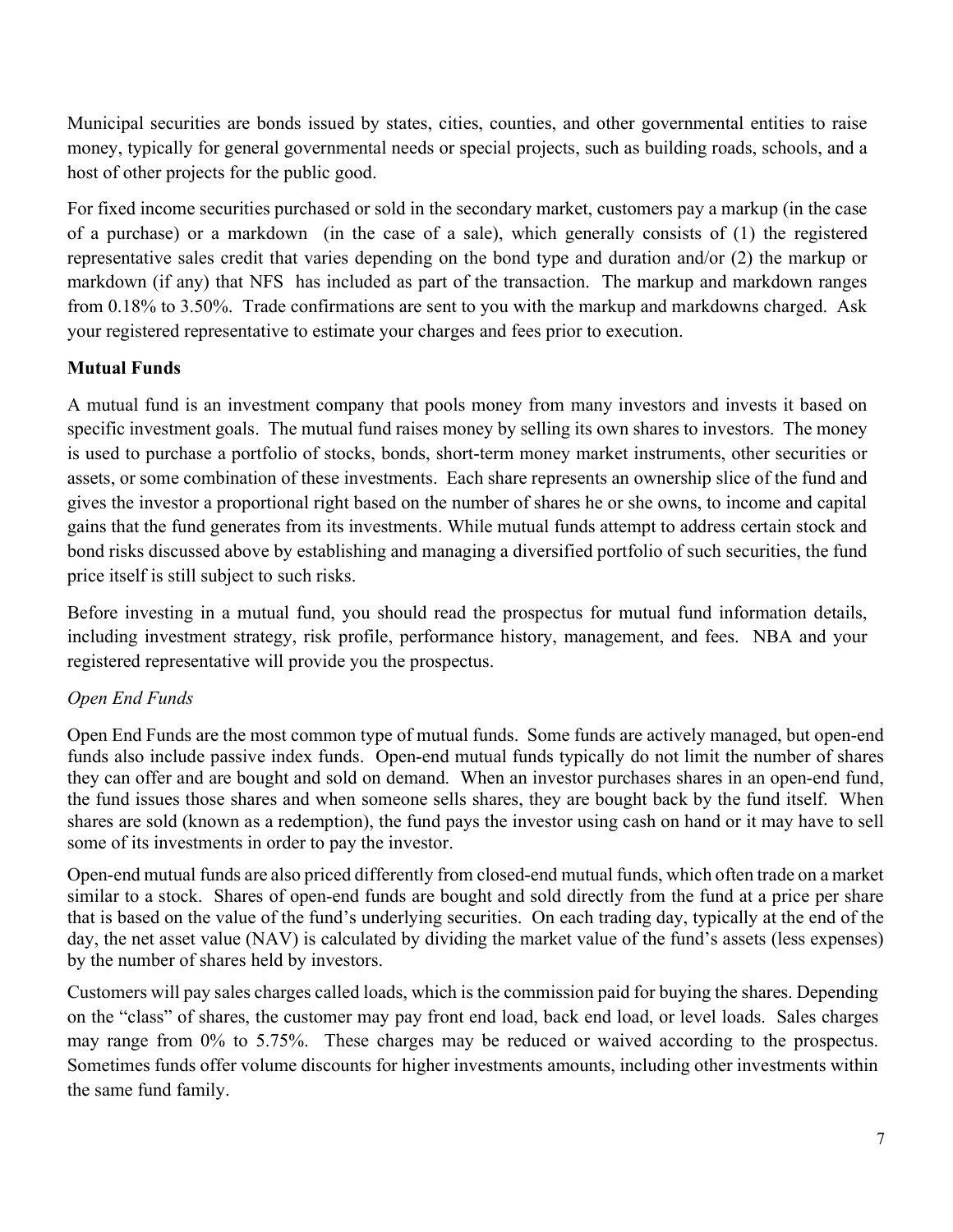NBA receives these sales charges as commissions. Mutual funds may charge customers a redemption fee, upon sale or redemptions of shares within a period. NBA will not receive these fees.

Many mutual funds pay a 12b-1 fee to NBA for servicing, distribution, and marketing costs over time. This fee will be charged to the mutual fund shareholder as other fees and expenses which will reduce the investment return over time. The applicable fee is disclosed in the fund prospectus. The registered representative does not receive any compensation related to this fee.

# Exchange Traded Closed-End Funds

Closed-end funds raise money only once in a single offering, much the way a stock issue raises money for the company only once at its initial public offering, or IPO. After the shares are sold, the closed-end fund uses the money to buy a portfolio of underlying investments, and any further growth in the size of the fund depends on the return on its investments, not new investments dollars. The fund is then listed on an exchange, the way an individual stock is, and shares trade throughout the day.

For secondary markets transactions, customers pay a commission based on the quantity of shares purchased or sold and their corresponding fund prices. Customers pay a commission based on the quantity of shares purchased or sold and their stock prices and it may fluctuate to a maximum charge of 1% to 2% of the total principal amount. There is also a minimum charge of \$40. The price of closed-end fund shares that trade on a secondary market after their initial public offering is determined by the market and may be greater or less than the shares' net asset value (NAV).

The investment portfolios of closed-end funds generally are managed by investment management firms. Annual fees and expenses will be charge to shareholders.

# **Options**

If you elect to use option strategies, you should consult NBA's Option Agreement, which contains the terms for investing in options at NBA. In some cases, NBA may require you to open a margin account to engage in options trading. Certain option strategies are very risky and may not be available to you based on your financial situation and objectives. Investments such as options are financial contracts that derive value based upon the value of an underlying asset, such as a security, commodity, currency, or index. Option contracts may be used as a substitute for taking a position in the underlying asset or to try to hedge or reduce exposure to other risks. They may also be used to make speculative investments on the movement of the value of an underlying asset. The use of options involves risks different from, or possibly greater than, the risks associated with investing directly in securities and other traditional investments. Options are also generally less liquid, and subject to greater volatility compared to stocks and bonds. Trading charges for options can range from 1-2% based on number of contracts.

More information on investment products is available from your registered representative and may be provided in the prospectus for mutual funds, official statement for municipal bonds, disclosure documents for options.

## NBA also encourages you to go to Investor.gov/CRS to access free and simple tools to research firms and financial professionals, such as NBA and our financial professionals, and access educational